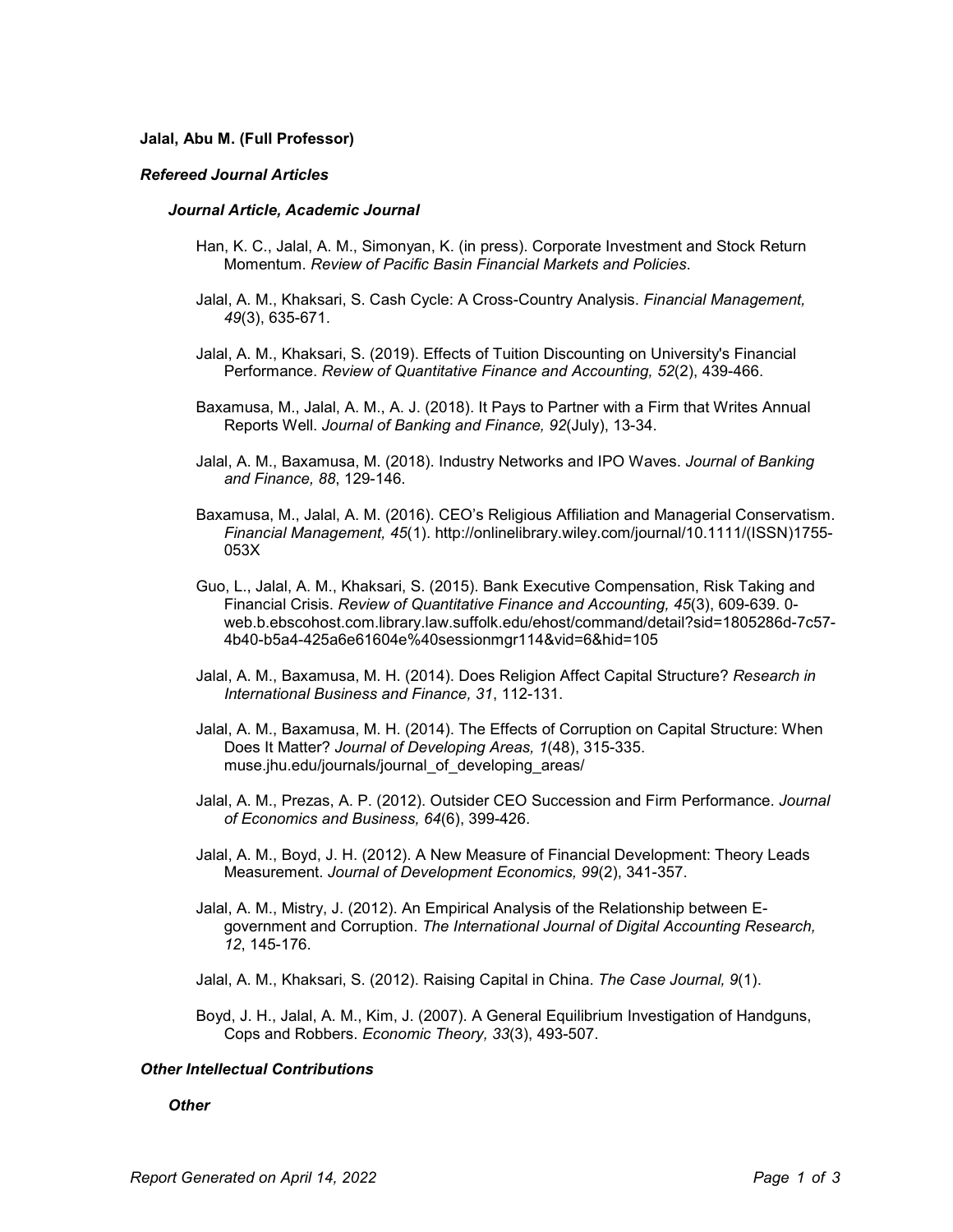- Jalal, A. M., Prezas, A. P. (2016). *Outsider CEO Succession and Firm Performance*. Monster.
- Jalal, A. M., Prezas, A. P. (2013). *Outsider CEO Succession and Firm Performance*. strategy + business.

## *Presentations*

- Han, Ki C. (Author Only), Jalal, Abu M. (Presenter & Author), Simonyan, Karen (Author Only), World Finance Conference, "Stock Return Momentum and Corporate Investment and Financing Decisions," Santiago, Chile. (July 2019).
- Khaksari, Shahriar (Presenter & Author), Jalal, Abu M. (Author Only), Annual Global Finance Conference, "Cash Conversion Cycle & Performance: An International Analysis," Zagreb, Croatia. (June 5, 2019).
- Jalal, Abu M., Financial Management Association Meetings, 2018, "Industry Networks and IPO Waves," San Diego, CA. (October 11, 2018).
- Han, Ki C. (Author Only), Jalal, Abu M. (Author Only), Simonyan, Karen (Presenter & Author), Financial Management Association Asia Pacific, "Stock Return Momentum and Corporate Investment and Financing Decisions," Hong Kong, China. (May 2018).
- Jalal, Abu M., World Finance Conference, "Cash Cycle: A Cross-country Analysis," Sardinia, Italy. (July 2017).
- Han, Ki C. (Author Only), Jalal, Abu M. (Author Only), Simonyan, Karen (Presenter & Author), European Financial Management Association, "Stock Return Momentum and Corporate Policies," Basel, Switzerland. (July 2016).
- Jalal, Abu M. (Presenter & Author), Boyd, John H. (Author Only), World Finance Conference 2014, "Inflation, Real Growth, and Distortions of Corporate Decision-Making: Evidence from the Micro Data," World Finance Conference, Venice, Italy. (July 2, 2014).
- Han, Ki C. (Presenter & Author), Jalal, Abu M. (Author Only), Lee, Suk Hun (Author Only), Suk, David Y (Author Only), Southwestern Finance Association Annual Conference, "Beyond the 52-Week High," Southwestern Finance Association, Dallas, Texas. (March 13, 2014).
- Jalal, Abu M., Financial Management Association Annual Meeting 2013, "Marginal Debt Issuance: An International Perspective," Financial Management Association, Chicago, IL. (October 17, 2013).
- Jalal, Abu M. (Presenter & Author), Prezas, Alexandros P., Financial Management Association Annual Meeting 2012, "Outsider CEO Succession and Firm Performance," Financial Management Association, Atlanta, GA. (October 20, 2012).
- Jalal, Abu M. (Presenter & Author), Financial Management Association Annual Meeting 2012, "CEO's Religious Affiliation and Managerial Conservatism," Financial Management Association, Atlanta, GA. (October 19, 2012).
- Jalal, Abu M. (Presenter & Author), Eastern Finance Association Annual Meeting 2012, "CEO's Religious Affiliation and Corporate Decisions," Eastern Finance Association, Boston, MA. (April 2012).